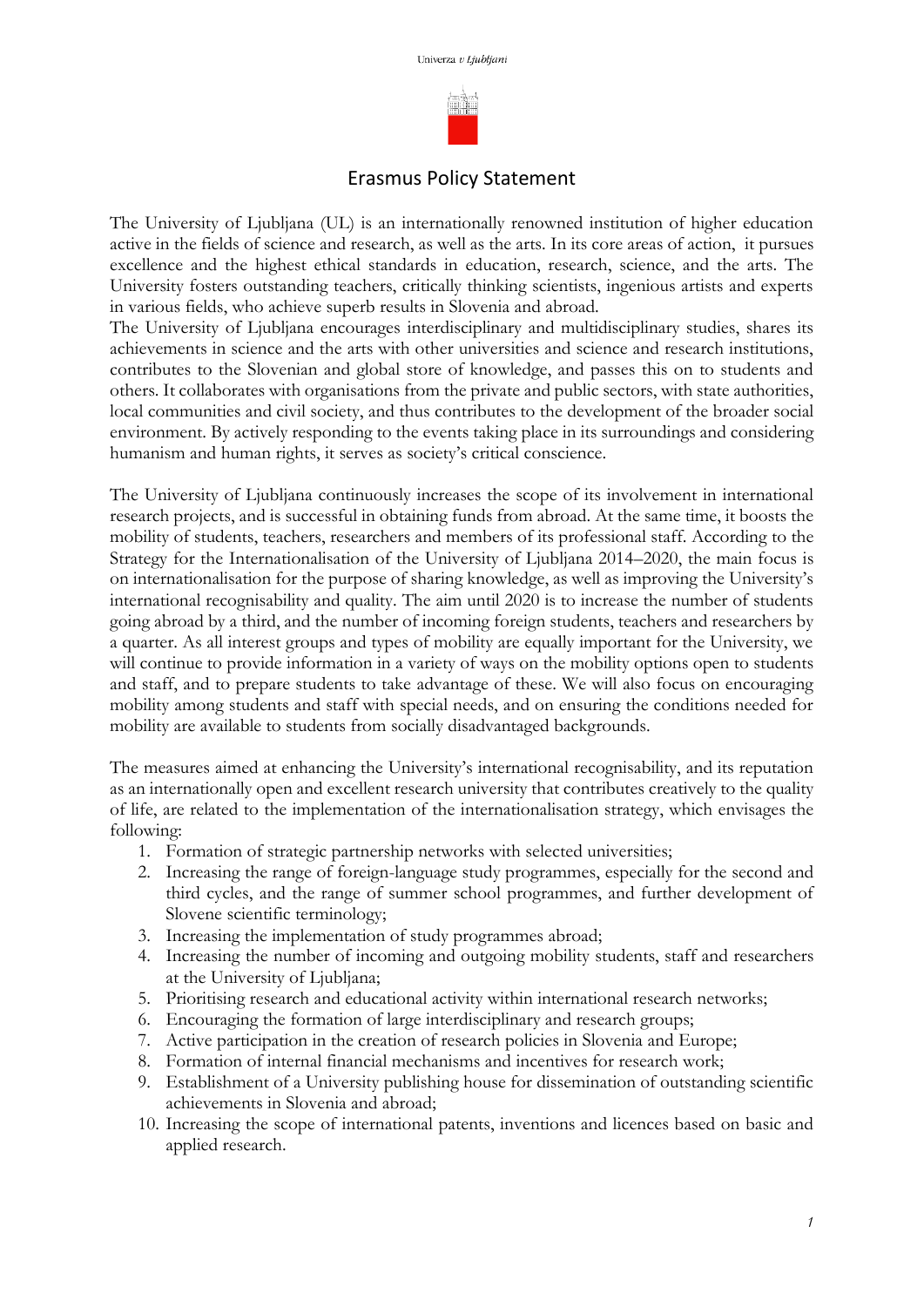sinalis

Mobility is the key tool in implementing the internationalisation strategy. By participating in the Erasmus+ programme and other international structures, the University has established important partnerships with numerous strategic and other partners with the greatest development potential.

Participating in international programmes, projects, networks, joint programmes and research projects ensures the development and passing on of knowledge, the improved quality of research and education, development of inter-cultural competencies, experience in the management and following of trends and needs, and greater employability of graduates. This brings the University its competitive advantage, which makes it possible for us to present ourselves to foreign universities as a competitive and competent collaboration partner.

Our key areas of collaboration involve our strategic partners: University of Trieste (Italy), Kyungpook National University (South Korea), Nanjing University and Sichuan University (China), ELTE Budapest (Hungary), University of Graz (Austria), Catholic University of Leuven (Belgium), University of Rijeka (Croatia), and within the following university networks: The Guild, CELSA, VIU, UNICA, Utrecht Network, Western Balkans Platform, EUA, IUC, ARRC, EUCEN, EADTU, EUTOPIA, VIU, Leo-net, among others. The University of Ljubljana has also identified strategically important partners in institutions and universities in neighbouring countries, the Western Balkans, the Mediterranean and in Asia. After years of international projects and engaging in internationalisation we have extended the scope of our activities to include highly industrialised nations (South Korea, Japan, USA, Hong Kong, Australia, New Zealand, Canada, etc.) and BRICS countries (Brazil, Russia, India, China and South Africa). Our scope of collaboration and connections also includes other countries that are the driving forces in certain development areas, and serve as examples of good practice in higher education and economy. We strive to offer our knowledge and experience, to value our collaboration in EHEA, and share the results as key elements of development and social responsibility. The University of Ljubljana chooses its partners by adopting both bottom-up and top-down approaches. By doing so, we meet the needs of the University itself, as well as those of our members, who bear the primary responsibility for the implementation of the internationalisation strategy. In the following years, the University of Ljubljana will continue with student mobility with the focuses on studying and practical training, as well as the mobility of teachers and administrative staff. The aim is to increase the flow of mobility within partner countries and eventually achieve a balance between the outgoing and incoming students and staff.

The University of Ljubljana realises that Slovenia alone does not have the scale to develop all knowledge potentials. The University will therefore need to become more confident when it comes to opening up to its surroundings. It must become a relevant and renowned regional and global partner. A key role in these efforts is played by the internationalisation of employment and exchange of staff, students and researchers, as well as identification of European and other research funds, and the acquisition of financial resources through these. We will strive to form joint research groups, study programmes, and educational offerings, and enhance the development, consulting and other services offered outside Slovenia.

The gradual expansion of collaboration possibilities, from mobility to joint implementation of study programmes and the awarding of joint degrees, is a complex process, which requires special adjustments to national and institutional regulations, especially when implementing joint study programmes. As we are aware of the obstacles in the national and international environment, we strive to highlight the specific problems we encounter in the course of these activities. Our interest is to eliminate legal and practical obstacles to opening our study programmes and encourage the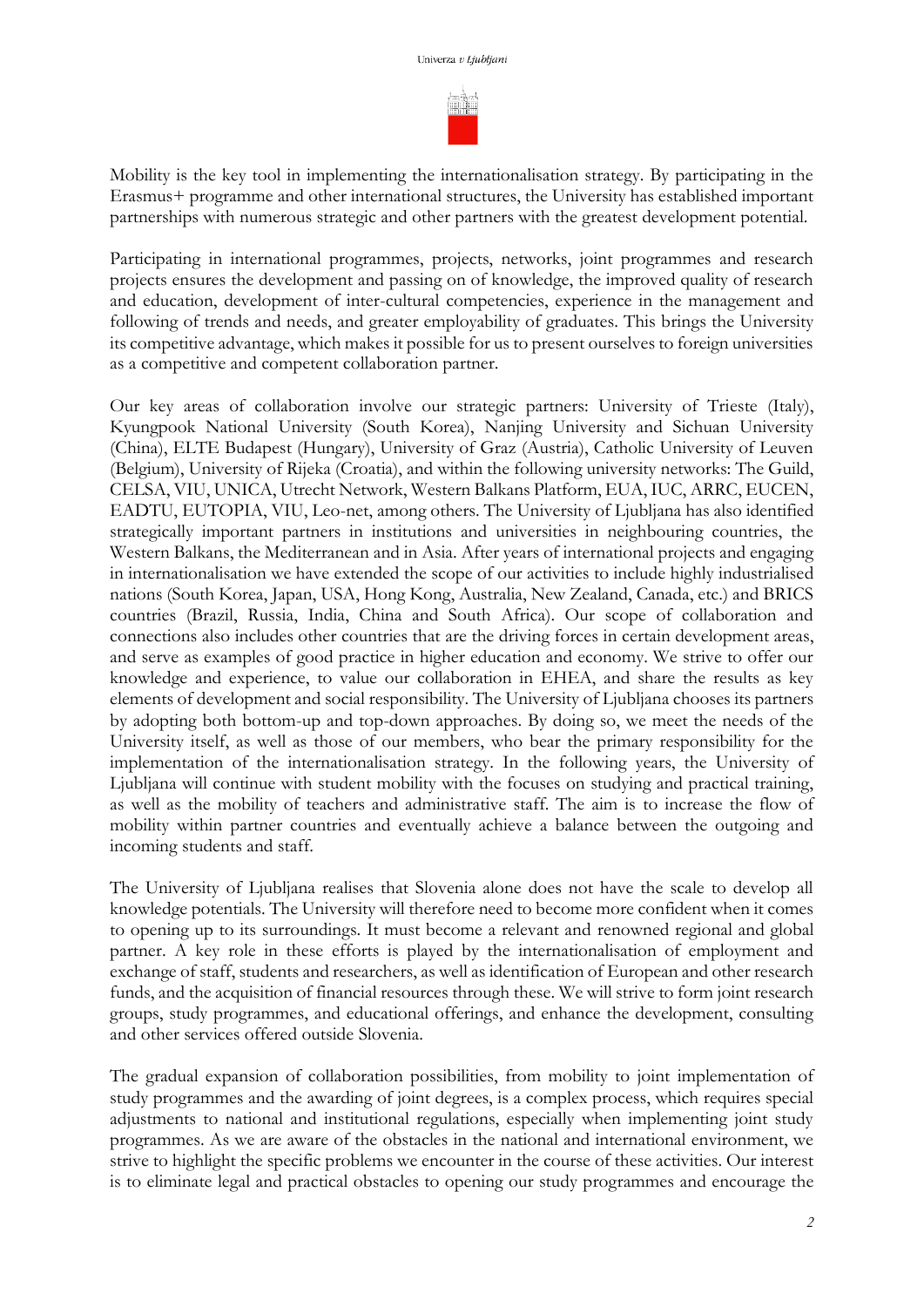

recognition and awarding of joint degrees, both in order to benefit and improve international mobility and to recognise cycles for our graduates. The University of Ljubljana currently has 14 study programmes confirmed, 13 master's and one doctoral programme.

The University will continue to update curricula and activities aimed at optimising the duration of studies in order to improve the quality of graduates so that they can be competitive in the international labour market. We plan to increase the number of programmes available in foreign languages in order to raise the number of foreign students and teachers. We will continue to include top experts from the wider economy and public institutions in the formation and implementation of study programmes in all three study cycles.

We would like to increase the number of international summer schools and the number of participants, and thus to contribute to internationalisation in Slovenia and also to encourage shorter forms of mobility.

An important aspect of internationalisation is to include and involve foreign students and teachers in the Slovenian environment, which we will accomplish through various support activities, courses in the Slovenian language, culture and history, and the option of using the Year plus activity for foreign students. By undertaking all these activities, we will facilitate the passing on of international experts' knowledge into Slovenia and the acquisition of inter-cultural competencies, while also enabling contact with foreign cultures for students who are unable to participate in student exchanges for economic or other reasons. Upon returning to their home environments, foreign students and staff will possess knowledge of the Slovenian language and culture, which will allow them to spread the word about the University of Ljubljana and Slovenia. In the long term, this will enhance our reputation internationally, and help in establishing formal connections (e.g. networks and international tenders) not only for the University of Ljubljana, but also for other stakeholders and Slovenia as a country.

Through various projects, the University of Ljubljana pursues the goal of social responsibility by putting the knowledge it helps create into practice. It accomplishes this through development, research and professional activities, promoting entrepreneurship, and offering consulting services, including access to experts in educational activities and programmes of life-long learning. The organisational forms of such efforts include centres of excellence, competence centres, research and development projects for companies and other organisations, career centres, the Ljubljana University Incubator, the Institute for Innovation and Development (IRI), the Social Entrepreneurship Centre, and the Slovenian Innovation Hub.

The University of Ljubljana is increasing the scope of training (in terms of the number of options and their length) for its academic and research staff in the international arena by introducing the planning of staff careers and changes in promotions. We have adjusted the habilitation criteria to facilitate the employment of foreign teachers. We will continue to focus on the open nature of employment and publish the available job positions on the international Euraxess portal.

One of the strategic priority tasks of the University of Ljubljana is to educate socially responsible graduates with excellent job prospects on the Slovenian as well as the international market. To this end, the University of Ljubljana has established a system for monitoring the employability of its graduates, enhanced its Quality, Analyses and Reporting Service, and improved the tutoring system services and the work undertaken by the career centres. The University of Ljubljana will continue to strengthen the relationships and cooperation with its graduates within the UL Alumni Club and the University of Ljubljana Global Alumni and Associates Network (SMUL), which mostly unites